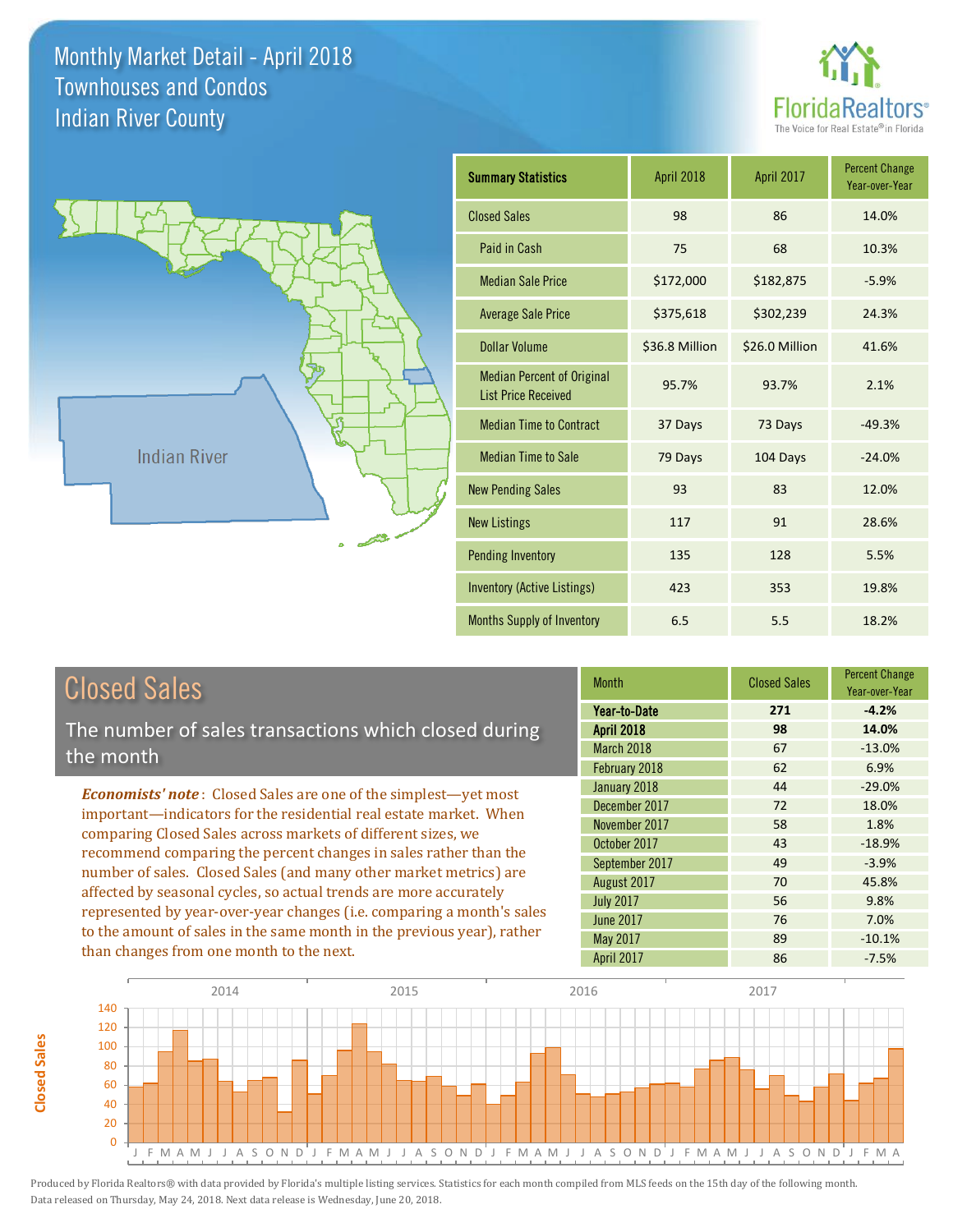

| Cash Sales                                                                     | <b>Month</b>      | <b>Cash Sales</b> | <b>Percent Change</b><br>Year-over-Year |
|--------------------------------------------------------------------------------|-------------------|-------------------|-----------------------------------------|
|                                                                                | Year-to-Date      | 210               | 0.0%                                    |
| The number of Closed Sales during the month in which                           | <b>April 2018</b> | 75                | 10.3%                                   |
| buyers exclusively paid in cash                                                | March 2018        | 49                | $-9.3%$                                 |
|                                                                                | February 2018     | 45                | 0.0%                                    |
|                                                                                | January 2018      | 41                | $-4.7%$                                 |
|                                                                                | December 2017     | 53                | 8.2%                                    |
| <b>Economists' note:</b> Cash Sales can be a useful indicator of the extent to | November 2017     | 33                | $-26.7%$                                |
| which investors are participating in the market. Why? Investors are            | October 2017      | 28                | $-24.3%$                                |
| far more likely to have the funds to purchase a home available up front,       | September 2017    | 37                | 15.6%                                   |
| whereas the typical homebuyer requires a mortgage or some other                | August 2017       | 56                | 55.6%                                   |

form of financing. There are, of course, many possible exceptions, so this statistic should be interpreted with care.

|                   |     | rear-over-rear |
|-------------------|-----|----------------|
| Year-to-Date      | 210 | 0.0%           |
| <b>April 2018</b> | 75  | 10.3%          |
| March 2018        | 49  | $-9.3%$        |
| February 2018     | 45  | 0.0%           |
| January 2018      | 41  | $-4.7%$        |
| December 2017     | 53  | 8.2%           |
| November 2017     | 33  | $-26.7%$       |
| October 2017      | 28  | $-24.3%$       |
| September 2017    | 37  | 15.6%          |
| August 2017       | 56  | 55.6%          |
| <b>July 2017</b>  | 41  | 28.1%          |
| <b>June 2017</b>  | 56  | 14.3%          |
| May 2017          | 66  | $-4.3%$        |
| <b>April 2017</b> | 68  | $-6.8%$        |



## Cash Sales as a Percentage of Closed Sales

The percentage of Closed Sales during the month which were Cash Sales

*Economists' note* : This statistic is simply another way of viewing Cash Sales. The remaining percentages of Closed Sales (i.e. those not paid fully in cash) each month involved some sort of financing, such as mortgages, owner/seller financing, assumed loans, etc.

| <b>Month</b>      | <b>Percent of Closed</b> | <b>Percent Change</b> |
|-------------------|--------------------------|-----------------------|
|                   | Sales Paid in Cash       | Year-over-Year        |
| Year-to-Date      | 77.5%                    | 4.4%                  |
| <b>April 2018</b> | 76.5%                    | $-3.3%$               |
| March 2018        | 73.1%                    | 4.3%                  |
| February 2018     | 72.6%                    | $-6.4%$               |
| January 2018      | 93.2%                    | 34.3%                 |
| December 2017     | 73.6%                    | $-8.3%$               |
| November 2017     | 56.9%                    | $-27.9%$              |
| October 2017      | 65.1%                    | $-6.7%$               |
| September 2017    | 75.5%                    | 20.4%                 |
| August 2017       | 80.0%                    | 6.7%                  |
| <b>July 2017</b>  | 73.2%                    | 16.7%                 |
| <b>June 2017</b>  | 73.7%                    | 6.8%                  |
| <b>May 2017</b>   | 74.2%                    | 6.5%                  |
| <b>April 2017</b> | 79.1%                    | 0.8%                  |

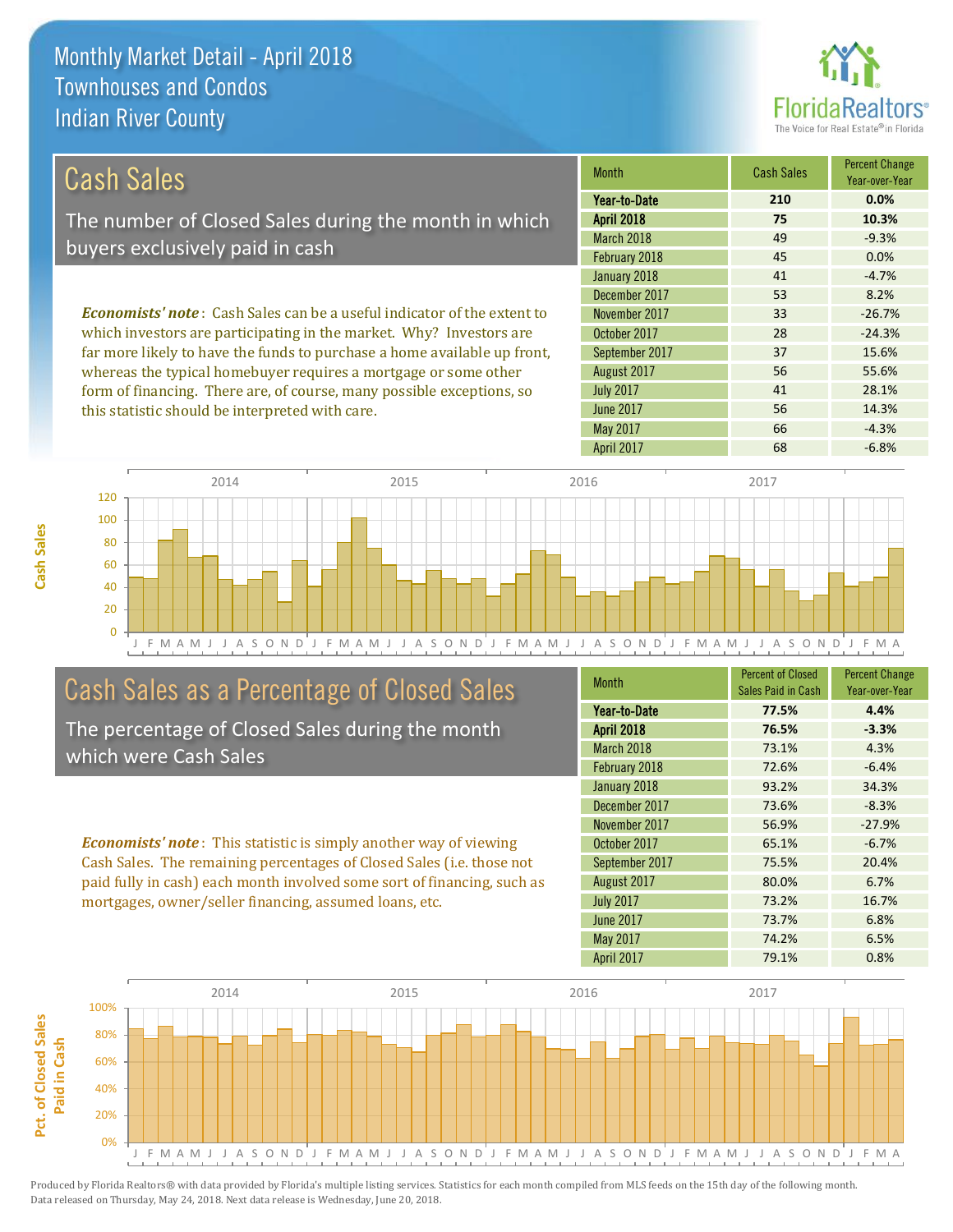

| <b>Median Sale Price</b>                                                  | <b>Month</b>      | <b>Median Sale Price</b> | <b>Percent Change</b><br>Year-over-Year |
|---------------------------------------------------------------------------|-------------------|--------------------------|-----------------------------------------|
|                                                                           | Year-to-Date      | \$140,000                | 0.7%                                    |
| The median sale price reported for the month (i.e. 50%                    | <b>April 2018</b> | \$172,000                | $-5.9%$                                 |
| of sales were above and 50% of sales were below)                          | March 2018        | \$130,000                | 0.0%                                    |
|                                                                           | February 2018     | \$130,000                | 5.3%                                    |
|                                                                           | January 2018      | \$127,500                | 8.1%                                    |
| <b>Economists' note:</b> Median Sale Price is our preferred summary       | December 2017     | \$138,500                | 10.8%                                   |
| statistic for price activity because, unlike Average Sale Price, Median   | November 2017     | \$136,998                | 24.5%                                   |
| Sale Price is not sensitive to high sale prices for small numbers of      | October 2017      | \$139,900                | 7.6%                                    |
| homes that may not be characteristic of the market area. Keep in mind     | September 2017    | \$130,000                | 1.6%                                    |
| that median price trends over time are not always solely caused by        | August 2017       | \$127,750                | 10.1%                                   |
| changes in the general value of local real estate. Median sale price only | <b>July 2017</b>  | \$135,000                | $-22.0%$                                |
| reflects the values of the homes that sold each month, and the mix of     | <b>June 2017</b>  | \$137,000                | 5.4%                                    |
| the types of homes that sell can change over time.                        | May 2017          | \$145,000                | 0.7%                                    |
|                                                                           | April 2017        | \$182,875                | 39.6%                                   |
| 2014<br>2015<br><b>\$200K</b>                                             | 2016              | 2017                     |                                         |
|                                                                           |                   |                          |                                         |



## Average Sale Price

The average sale price reported for the month (i.e. total sales in dollars divided by the number of sales)

*Economists' note* : Usually, we prefer Median Sale Price over Average Sale Price as a summary statistic for home prices. However, Average Sale Price does have its uses—particularly when it is analyzed alongside the Median Sale Price. For one, the relative difference between the two statistics can provide some insight into the market for higher-end homes in an area.

| <b>Month</b>      | <b>Average Sale Price</b> | <b>Percent Change</b><br>Year-over-Year |
|-------------------|---------------------------|-----------------------------------------|
| Year-to-Date      | \$276,947                 | $-0.8%$                                 |
| <b>April 2018</b> | \$375,618                 | 24.3%                                   |
| March 2018        | \$188,865                 | $-45.4%$                                |
| February 2018     | \$241,188                 | $-2.3%$                                 |
| January 2018      | \$241,693                 | 24.2%                                   |
| December 2017     | \$187,235                 | $-9.6%$                                 |
| November 2017     | \$211,846                 | 5.3%                                    |
| October 2017      | \$214,972                 | $-4.7%$                                 |
| September 2017    | \$284,391                 | 21.8%                                   |
| August 2017       | \$219,856                 | 49.9%                                   |
| <b>July 2017</b>  | \$178,650                 | $-28.3%$                                |
| <b>June 2017</b>  | \$246,592                 | 3.5%                                    |
| May 2017          | \$244,937                 | 11.9%                                   |
| April 2017        | \$302,239                 | 42.7%                                   |



Produced by Florida Realtors® with data provided by Florida's multiple listing services. Statistics for each month compiled from MLS feeds on the 15th day of the following month. Data released on Thursday, May 24, 2018. Next data release is Wednesday, June 20, 2018.

**Average Sale Price**

**Average Sale Price**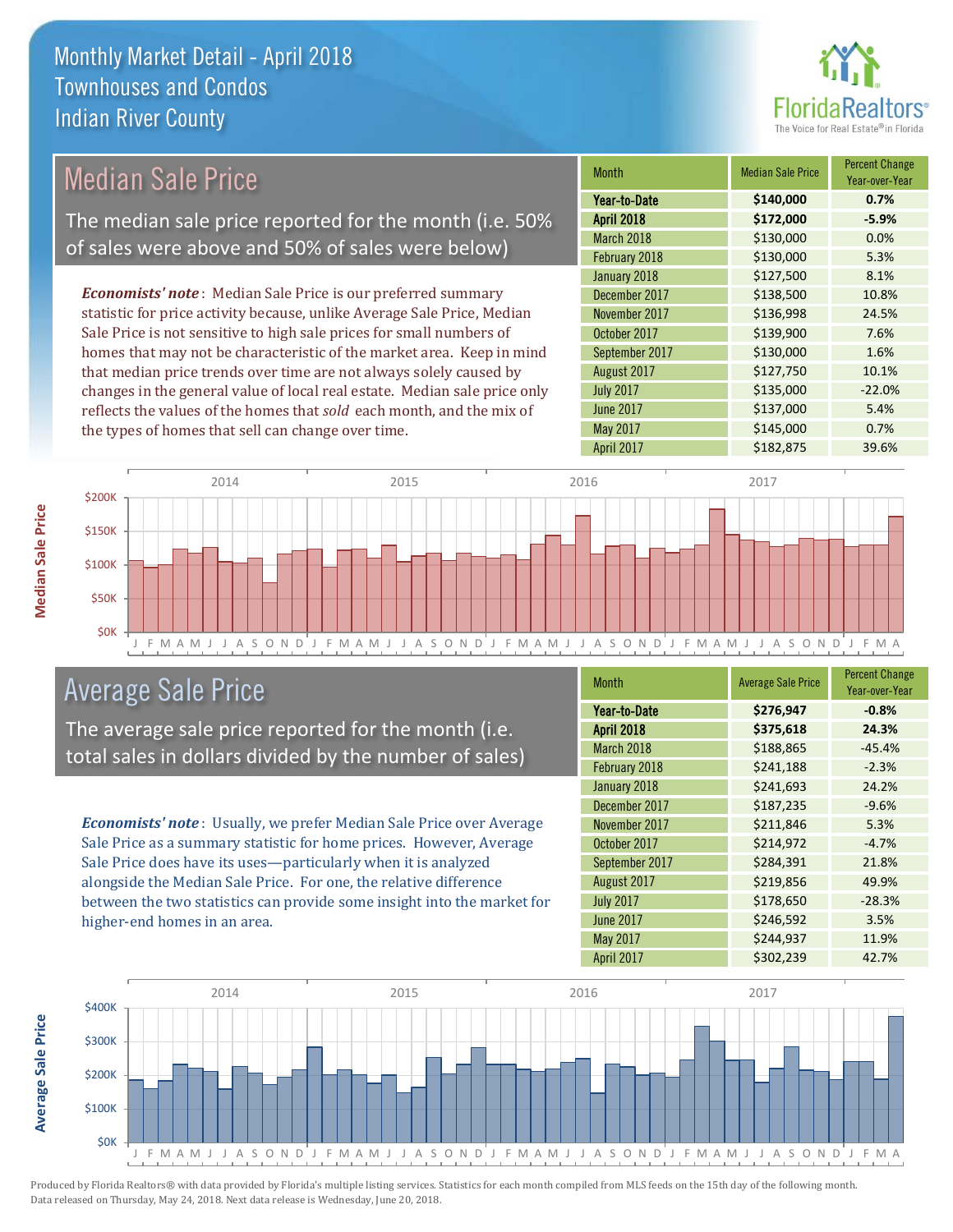

### Dollar Volume

The sum of the sale prices for all sales which closed during the month

*Economists' note* : Dollar Volume is simply the sum of all sale prices in a given time period, and can quickly be calculated by multiplying Closed Sales by Average Sale Price. It is a strong indicator of the health of the real estate industry in a market, and is of particular interest to real estate professionals, investors, analysts, and government agencies. Potential home sellers and home buyers, on the other hand, will likely be better served by paying attention to trends in the two components of Dollar Volume (i.e. sales and prices) individually.

| Month             | Dollar Volume  | <b>Percent Change</b><br>Year-over-Year |
|-------------------|----------------|-----------------------------------------|
| Year-to-Date      | \$75.1 Million | $-5.0%$                                 |
| <b>April 2018</b> | \$36.8 Million | 41.6%                                   |
| March 2018        | \$12.7 Million | $-52.5%$                                |
| February 2018     | \$15.0 Million | 4.5%                                    |
| January 2018      | \$10.6 Million | $-11.8%$                                |
| December 2017     | \$13.5 Million | 6.7%                                    |
| November 2017     | \$12.3 Million | 7.2%                                    |
| October 2017      | \$9.2 Million  | $-22.7%$                                |
| September 2017    | \$13.9 Million | 17.0%                                   |
| August 2017       | \$15.4 Million | 118.5%                                  |
| <b>July 2017</b>  | \$10.0 Million | $-21.3%$                                |
| <b>June 2017</b>  | \$18.7 Million | 10.8%                                   |
| May 2017          | \$21.8 Million | 0.6%                                    |
| April 2017        | \$26.0 Million | 32.0%                                   |



## Median Percent of Original List Price Received

The median of the sale price (as a percentage of the original list price) across all properties selling during the month

*Economists' note* : The Median Percent of Original List Price Received is useful as an indicator of market recovery, since it typically rises as buyers realize that the market may be moving away from them and they need to match the selling price (or better it) in order to get a contract on the house. This is usually the last measure to indicate a market has shifted from down to up, so it is what we would call a *lagging* indicator.

| <b>Month</b>      | Med. Pct. of Orig.<br><b>List Price Received</b> | <b>Percent Change</b><br>Year-over-Year |
|-------------------|--------------------------------------------------|-----------------------------------------|
| Year-to-Date      | 95.2%                                            | 1.3%                                    |
| <b>April 2018</b> | 95.7%                                            | 2.1%                                    |
| March 2018        | 95.0%                                            | 0.8%                                    |
| February 2018     | 93.9%                                            | $-0.8%$                                 |
| January 2018      | 95.2%                                            | 1.5%                                    |
| December 2017     | 95.9%                                            | 1.9%                                    |
| November 2017     | 94.6%                                            | 1.2%                                    |
| October 2017      | 95.2%                                            | 1.8%                                    |
| September 2017    | 92.3%                                            | $-2.7%$                                 |
| August 2017       | 94.8%                                            | 2.0%                                    |
| <b>July 2017</b>  | 95.0%                                            | 4.2%                                    |
| <b>June 2017</b>  | 92.8%                                            | $-1.1%$                                 |
| May 2017          | 93.6%                                            | 0.0%                                    |
| <b>April 2017</b> | 93.7%                                            | 0.0%                                    |

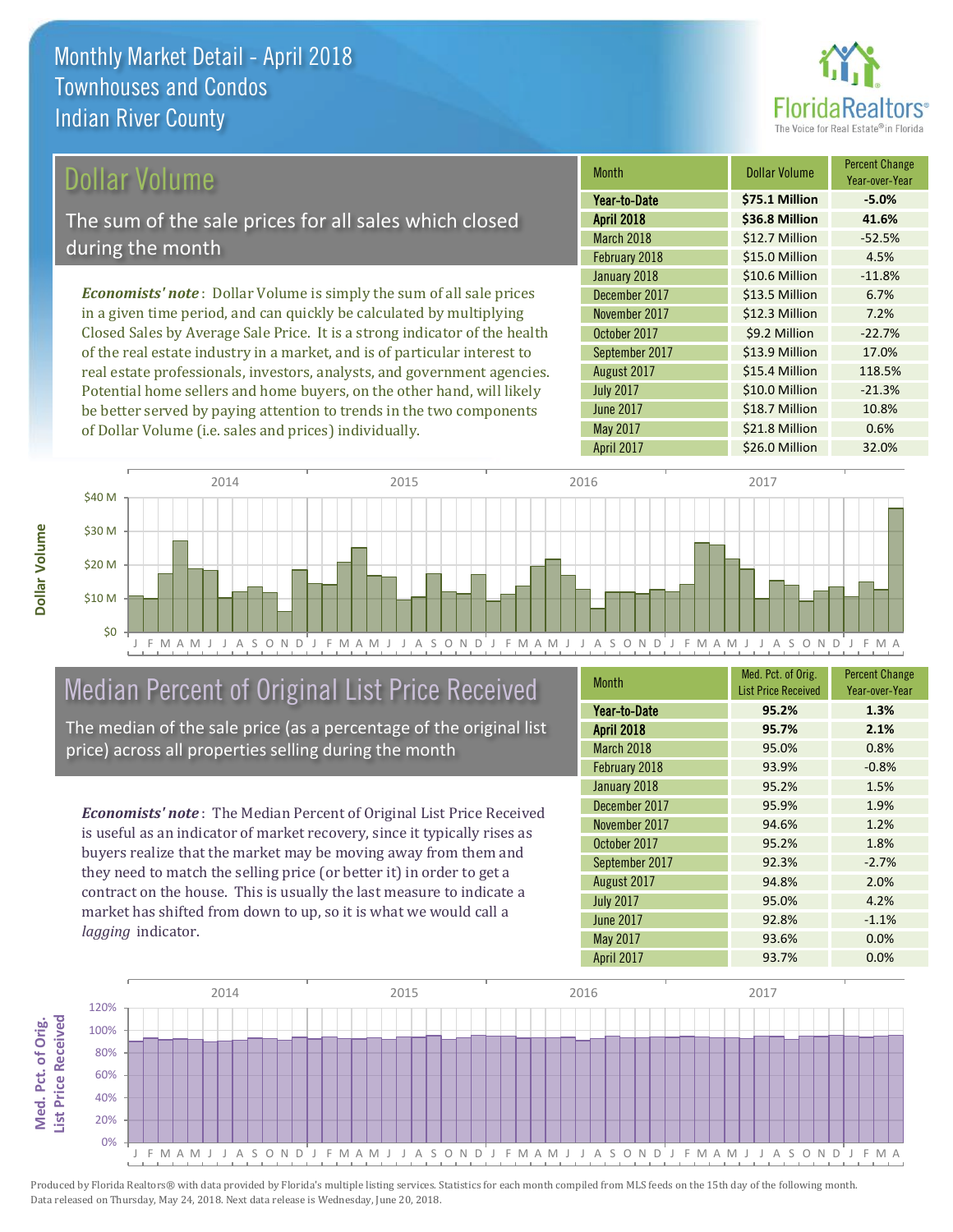

## Median Time to Contract

The median number of days between the listing date and contract date for all Closed Sales during the month

*Economists' note* : Like Time to Sale, Time to Contract is a measure of the length of the home selling process calculated for sales which closed during the month. The difference is that Time to Contract measures the number of days between the initial listing of a property and the signing of the contract which eventually led to the closing of the sale. When the gap between Median Time to Contract and Median Time to Sale grows, it is usually a sign of longer closing times and/or declining numbers of cash sales.

| <b>Month</b>      | Median Time to<br>Contract | <b>Percent Change</b><br>Year-over-Year |
|-------------------|----------------------------|-----------------------------------------|
| Year-to-Date      | 42 Days                    | $-28.8%$                                |
| <b>April 2018</b> | 37 Days                    | $-49.3%$                                |
| March 2018        | 41 Days                    | $-18.0%$                                |
| February 2018     | 44 Days                    | $-41.3%$                                |
| January 2018      | 54 Days                    | 20.0%                                   |
| December 2017     | 46 Days                    | $-43.2%$                                |
| November 2017     | 80 Days                    | 2.6%                                    |
| October 2017      | 46 Days                    | 2.2%                                    |
| September 2017    | 80 Days                    | $-4.8%$                                 |
| August 2017       | 40 Days                    | $-25.9%$                                |
| <b>July 2017</b>  | 46 Days                    | $-34.3%$                                |
| <b>June 2017</b>  | 53 Days                    | $-39.8%$                                |
| May 2017          | 52 Days                    | $-21.2%$                                |
| April 2017        | 73 Days                    | 69.8%                                   |



### Median Time to Sale

**Median Time to** 

The median number of days between the listing date and closing date for all Closed Sales during the month

*Economists' note* : Time to Sale is a measure of the length of the home selling process, calculated as the number of days between the initial listing of a property and the closing of the sale. *Median* Time to Sale is the amount of time the "middle" property selling this month was on the market. That is, 50% of homes selling this month took *less* time to sell, and 50% of homes took *more* time to sell. Median Time to Sale gives a more accurate picture than Average Time to Sale, which can be skewed upward by small numbers of properties taking an abnormally long time to sell.

| <b>Month</b>      | <b>Median Time to Sale</b> | <b>Percent Change</b><br>Year-over-Year |
|-------------------|----------------------------|-----------------------------------------|
| Year-to-Date      | 80 Days                    | $-17.5%$                                |
| <b>April 2018</b> | 79 Days                    | $-24.0%$                                |
| March 2018        | 77 Days                    | $-16.3%$                                |
| February 2018     | 79 Days                    | $-30.7%$                                |
| January 2018      | 95 Days                    | 9.2%                                    |
| December 2017     | 81 Days                    | $-22.9%$                                |
| November 2017     | 113 Days                   | $-15.7%$                                |
| October 2017      | 102 Days                   | 36.0%                                   |
| September 2017    | 120 Days                   | $-11.8%$                                |
| August 2017       | 82 Days                    | $-9.9%$                                 |
| <b>July 2017</b>  | 116 Days                   | $-4.9%$                                 |
| <b>June 2017</b>  | 104 Days                   | $-16.8%$                                |
| May 2017          | 92 Days                    | $-6.1%$                                 |
| <b>April 2017</b> | 104 Days                   | 18.2%                                   |

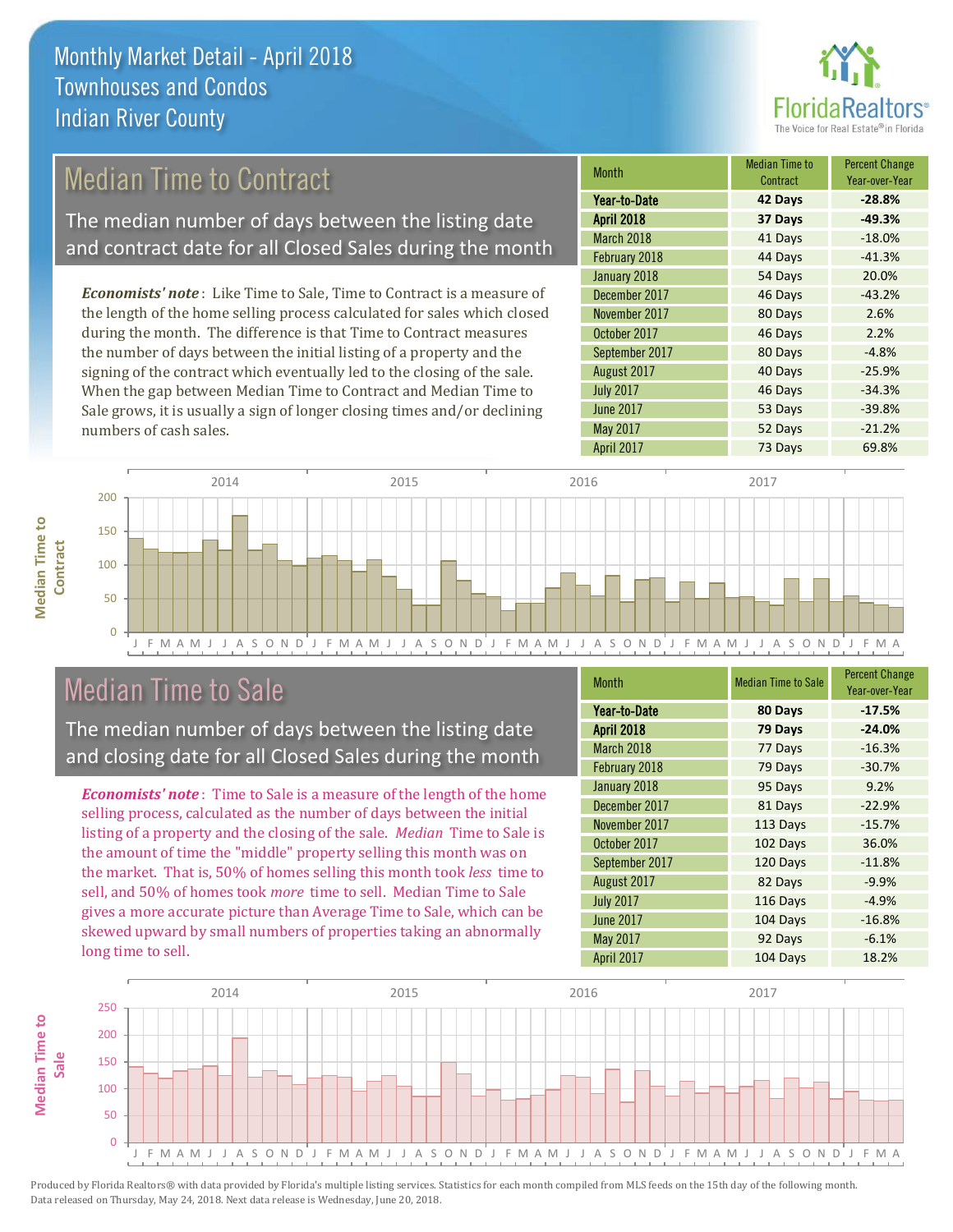

| <b>New Pending Sales</b>                                                      | <b>Month</b>      | <b>New Pending Sales</b> | <b>Percent Change</b><br>Year-over-Year |
|-------------------------------------------------------------------------------|-------------------|--------------------------|-----------------------------------------|
|                                                                               | Year-to-Date      | 368                      | 6.4%                                    |
| The number of listed properties that went under                               | <b>April 2018</b> | 93                       | 12.0%                                   |
| contract during the month                                                     | <b>March 2018</b> | 103                      | $-1.9%$                                 |
|                                                                               | February 2018     | 89                       | 23.6%                                   |
|                                                                               | January 2018      | 83                       | $-3.5%$                                 |
| <b>Economists' note:</b> Because of the typical length of time it takes for a | December 2017     | 47                       | $-23.0%$                                |
| sale to close, economists consider Pending Sales to be a decent               | November 2017     | 70                       | $-2.8%$                                 |
| indicator of potential future Closed Sales. It is important to bear in        | October 2017      | 54                       | 25.6%                                   |
| mind, however, that not all Pending Sales will be closed successfully.        | September 2017    | 35                       | $-46.2%$                                |
| So, the effectiveness of Pending Sales as a future indicator of Closed        | August 2017       | 67                       | 21.8%                                   |
| Sales is susceptible to changes in market conditions such as the              | <b>July 2017</b>  | 67                       | 42.6%                                   |



## New Listings

**New Listings**

**Pending Sales**

Pending Sales

distressed properties for sale.

The number of properties put onto the market during the month

availability of financing for homebuyers and the inventory of

*Economists' note* : New Listings tend to rise in delayed response to increasing prices, so they are often seen as a lagging indicator of market health. As prices rise, potential sellers raise their estimations of value—and in the most recent cycle, rising prices have freed up many potential sellers who were previously underwater on their mortgages. Note that in our calculations, we take care to not include properties that were recently taken off the market and quickly relisted, since these are not really *new* listings.

| <b>Month</b>      | <b>New Listings</b> | <b>Percent Change</b><br>Year-over-Year |
|-------------------|---------------------|-----------------------------------------|
| Year-to-Date      | 515                 | 24.7%                                   |
| <b>April 2018</b> | 117                 | 28.6%                                   |
| March 2018        | 128                 | 33.3%                                   |
| February 2018     | 144                 | 22.0%                                   |
| January 2018      | 126                 | 16.7%                                   |
| December 2017     | 68                  | 0.0%                                    |
| November 2017     | 79                  | $-11.2%$                                |
| October 2017      | 94                  | 49.2%                                   |
| September 2017    | 46                  | $-28.1%$                                |
| August 2017       | 71                  | 18.3%                                   |
| <b>July 2017</b>  | 56                  | 24.4%                                   |
| <b>June 2017</b>  | 80                  | 17.6%                                   |
| May 2017          | 89                  | 39.1%                                   |
| <b>April 2017</b> | 91                  | 9.6%                                    |

June 2017 **66** 34.7% May 2017 **67** -1.5%

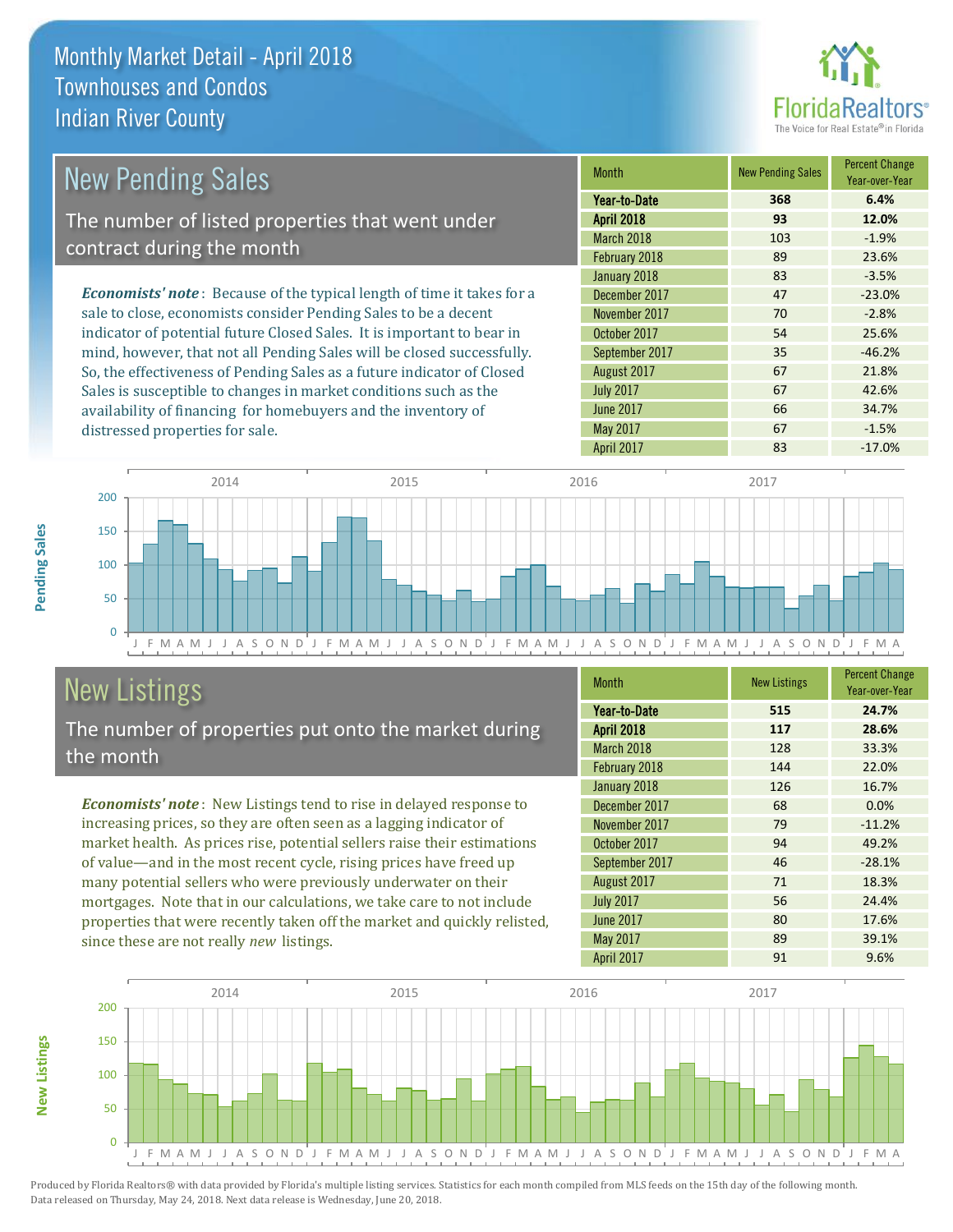

| <b>Inventory (Active Listings)</b>                                           | <b>Month</b>                               |
|------------------------------------------------------------------------------|--------------------------------------------|
|                                                                              | <b>YTD (Monthly A</b><br><b>April 2018</b> |
| The number of property listings active at the end of                         |                                            |
| the month                                                                    | February 2018                              |
| <b>Economists' note</b> : There are a number of ways to define and calculate | January 2018                               |
|                                                                              | December 2017                              |
|                                                                              |                                            |

Inventory. Our method is to simply count the number of active listings on the last day of the month, and hold this number to compare with the same month the following year. Inventory rises when New Listings are outpacing the number of listings that go off-market (regardless of whether they actually sell). Likewise, it falls when New Listings aren't keeping up with the rate at which homes are going off-market.

| <b>Month</b>             | Inventory | <b>Percent Change</b><br>Year-over-Year |
|--------------------------|-----------|-----------------------------------------|
| <b>YTD (Monthly Avg)</b> | 407       | 8.5%                                    |
| <b>April 2018</b>        | 423       | 19.8%                                   |
| March 2018               | 415       | 15.9%                                   |
| February 2018            | 421       | 3.4%                                    |
| January 2018             | 369       | $-3.1%$                                 |
| December 2017            | 326       | $-0.9%$                                 |
| November 2017            | 313       | $-10.1%$                                |
| October 2017             | 347       | 7.1%                                    |
| September 2017           | 315       | 3.6%                                    |
| August 2017              | 314       | $-1.9%$                                 |
| <b>July 2017</b>         | 326       | 1.9%                                    |
| <b>June 2017</b>         | 348       | 3.6%                                    |
| May 2017                 | 366       | 10.9%                                   |
| <b>April 2017</b>        | 353       | $-1.9%$                                 |



## Months Supply of Inventory

An estimate of the number of months it will take to deplete the current Inventory given recent sales rates

*Economists' note* : MSI is a useful indicator of market conditions. The benchmark for a balanced market (favoring neither buyer nor seller) is 5.5 months of inventory. Anything higher is traditionally a buyers' market, and anything lower is a sellers' market. There is no single accepted way of calculating MSI. A common method is to divide current Inventory by the most recent month's Closed Sales count, but this count is a usually poor predictor of future Closed Sales due to seasonal cycles. To eliminate seasonal effects, we use the 12-month average of monthly Closed Sales instead.

| <b>Month</b>             | <b>Months Supply</b> | <b>Percent Change</b><br>Year-over-Year |
|--------------------------|----------------------|-----------------------------------------|
| <b>YTD (Monthly Avg)</b> | 6.3                  | 6.8%                                    |
| <b>April 2018</b>        | 6.5                  | 18.2%                                   |
| March 2018               | 6.5                  | 18.2%                                   |
| February 2018            | 6.5                  | 1.6%                                    |
| January 2018             | 5.7                  | $-5.0%$                                 |
| December 2017            | 4.9                  | $-9.3%$                                 |
| November 2017            | 4.8                  | $-15.8%$                                |
| October 2017             | 5.3                  | 0.0%                                    |
| September 2017           | 4.8                  | $-4.0%$                                 |
| August 2017              | 4.7                  | $-7.8%$                                 |
| <b>July 2017</b>         | 5.1                  | 2.0%                                    |
| <b>June 2017</b>         | 5.4                  | 3.8%                                    |
| May 2017                 | 5.7                  | 14.0%                                   |
| April 2017               | 5.5                  | 0.0%                                    |

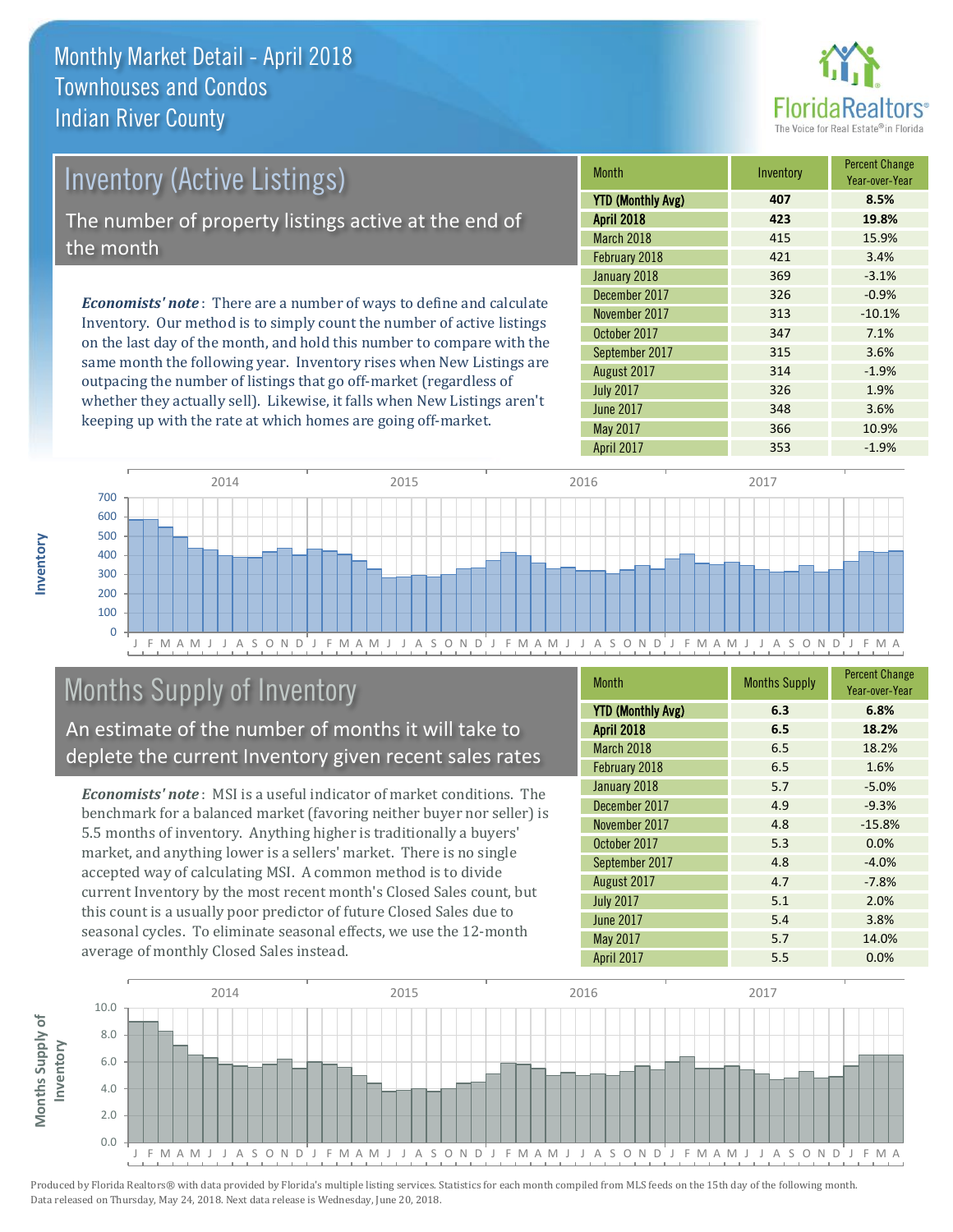

## Closed Sales by Sale Price

The number of sales transactions which closed during the month

*Economists' note:* Closed Sales are one of the simplest—yet most important—indicators for the residential real estate market. When comparing Closed Sales across markets of different sizes, we recommend comparing the percent changes in sales rather than the number of sales. Closed Sales (and many other market metrics) are affected by seasonal cycles, so actual trends are more accurately represented by year-over-year changes (i.e. comparing a month's sales to the amount of sales in the same month in the previous year), rather than changes from one month to the next.

| <b>Sale Price</b>     | <b>Closed Sales</b> | <b>Percent Change</b><br>Year-over-Year |
|-----------------------|---------------------|-----------------------------------------|
| Less than \$50,000    | 4                   | N/A                                     |
| $$50,000 - $99,999$   | 16                  | $-15.8%$                                |
| $$100,000 - $149,999$ | 24                  | 60.0%                                   |
| $$150,000 - $199,999$ | 10                  | 0.0%                                    |
| \$200,000 - \$249,999 | 10                  | 42.9%                                   |
| \$250,000 - \$299,999 | 5                   | $-50.0%$                                |
| \$300,000 - \$399,999 | $\overline{2}$      | $-33.3%$                                |
| \$400,000 - \$599,999 | 9                   | $-25.0%$                                |
| \$600,000 - \$999,999 | 10                  | 25.0%                                   |
| \$1,000,000 or more   | 8                   | 300.0%                                  |



### Median Time to Contract by Sale Price The median number of days between the listing date and contract date for all Closed Sales during the month

*Economists' note* : Like Time to Sale, Time to Contract is a measure of the length of the home selling process calculated for sales which closed during the month. The difference is that Time to Contract measures the number of days between the initial listing of a property and the signing of the contract which eventually led to the closing of the sale. When the gap between Median Time to Contract and Median Time to Sale grows, it is usually a sign of longer closing times and/or declining numbers of cash sales.

| Sale Price            | <b>Median Time to</b><br>Contract | <b>Percent Change</b><br>Year-over-Year |
|-----------------------|-----------------------------------|-----------------------------------------|
| Less than \$50,000    | 6 Days                            | N/A                                     |
| $$50,000 - $99,999$   | 34 Days                           | 6.3%                                    |
| $$100,000 - $149,999$ | 15 Days                           | $-46.4%$                                |
| $$150,000 - $199,999$ | 33 Days                           | $-55.4%$                                |
| \$200,000 - \$249,999 | 28 Days                           | $-78.8%$                                |
| \$250,000 - \$299,999 | 45 Days                           | $-67.6%$                                |
| \$300,000 - \$399,999 | 723 Days                          | 109.6%                                  |
| \$400,000 - \$599,999 | 36 Days                           | $-64.0%$                                |
| \$600,000 - \$999,999 | 89 Days                           | $-20.5%$                                |
| \$1,000,000 or more   | 185 Days                          | 72.9%                                   |



Produced by Florida Realtors® with data provided by Florida's multiple listing services. Statistics for each month compiled from MLS feeds on the 15th day of the following month. Data released on Thursday, May 24, 2018. Next data release is Wednesday, June 20, 2018.

**Median Time to Contract**

**Median Time to Contract**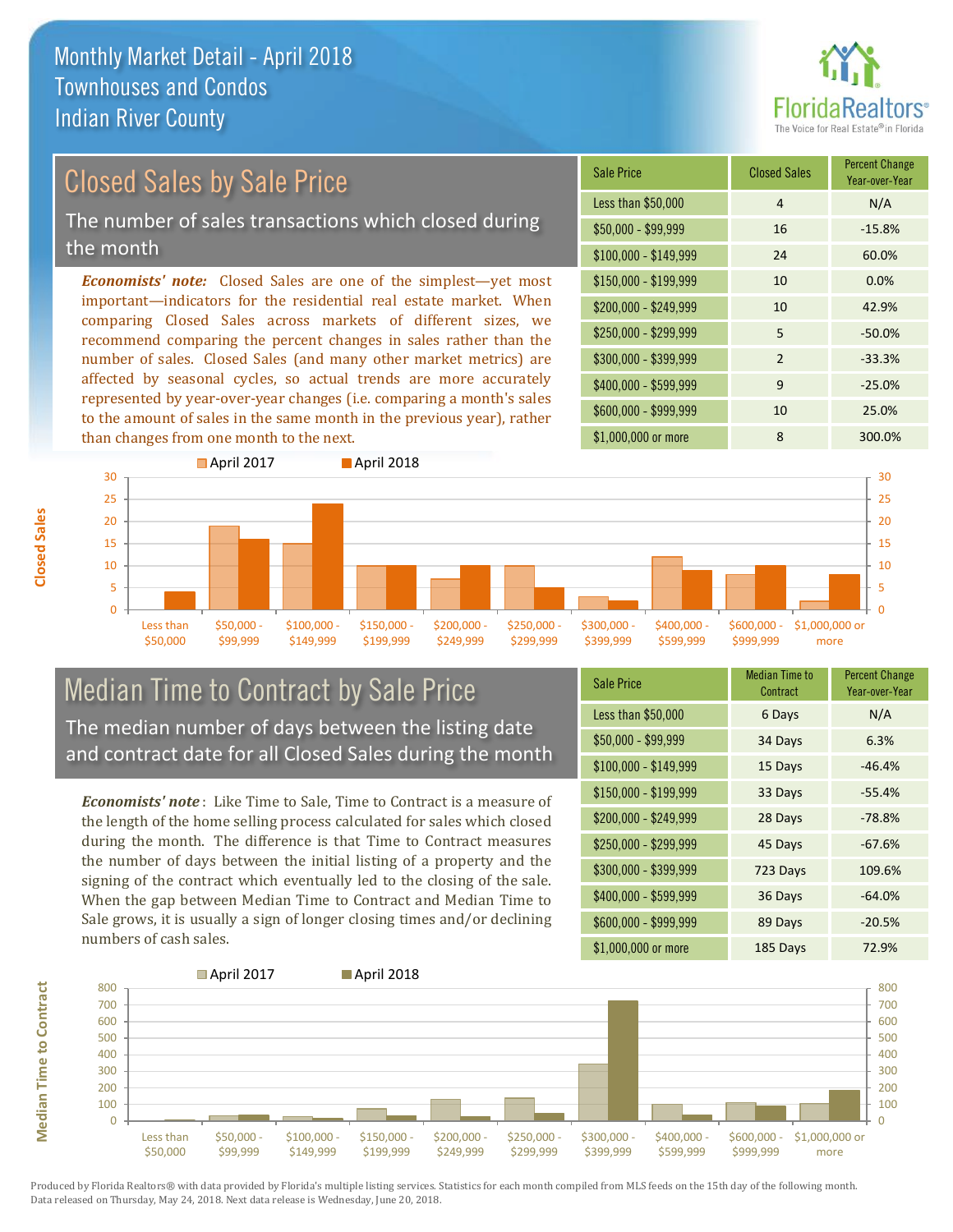

# New Listings by Initial Listing Price

The number of properties put onto the market during the month

*Economists' note:* New Listings tend to rise in delayed response to increasing prices, so they are often seen as a lagging indicator of market health. As prices rise, potential sellers raise their estimations of value—and in the most recent cycle, rising prices have freed up many potential sellers who were previously underwater on their mortgages. Note that in our calculations, we take care to not include properties that were recently taken off the market and quickly relisted, since these are not really *new* listings.

| <b>Initial Listing Price</b> | <b>New Listings</b> | <b>Percent Change</b><br>Year-over-Year |
|------------------------------|---------------------|-----------------------------------------|
| Less than \$50,000           | 0                   | N/A                                     |
| \$50,000 - \$99,999          | 23                  | $-8.0%$                                 |
| $$100,000 - $149,999$        | 36                  | 44.0%                                   |
| $$150,000 - $199,999$        | 18                  | 100.0%                                  |
| \$200,000 - \$249,999        | 11                  | 120.0%                                  |
| \$250,000 - \$299,999        | 8                   | 33.3%                                   |
| \$300,000 - \$399,999        | 4                   | $-50.0%$                                |
| \$400,000 - \$599,999        | 6                   | $-40.0%$                                |
| \$600,000 - \$999,999        | 6                   | 500.0%                                  |
| \$1,000,000 or more          | 5                   | 150.0%                                  |



### Inventory by Current Listing Price The number of property listings active at the end of the month

*Economists' note* : There are a number of ways to define and calculate Inventory. Our method is to simply count the number of active listings on the last day of the month, and hold this number to compare with the same month the following year. Inventory rises when New Listings are outpacing the number of listings that go off-market (regardless of whether they actually sell). Likewise, it falls when New Listings aren't keeping up with the rate at which homes are going off-market.

| <b>Current Listing Price</b> | Inventory | <b>Percent Change</b><br>Year-over-Year |
|------------------------------|-----------|-----------------------------------------|
| Less than \$50,000           | 0         | $-100.0%$                               |
| $$50,000 - $99,999$          | 48        | $-7.7%$                                 |
| $$100,000 - $149,999$        | 69        | 9.5%                                    |
| $$150,000 - $199,999$        | 51        | 75.9%                                   |
| \$200,000 - \$249,999        | 43        | 34.4%                                   |
| \$250,000 - \$299,999        | 35        | 12.9%                                   |
| \$300,000 - \$399,999        | 55        | 25.0%                                   |
| \$400,000 - \$599,999        | 60        | 39.5%                                   |
| \$600,000 - \$999,999        | 32        | 68.4%                                   |
| \$1,000,000 or more          | 30        | $-21.1%$                                |



Produced by Florida Realtors® with data provided by Florida's multiple listing services. Statistics for each month compiled from MLS feeds on the 15th day of the following month. Data released on Thursday, May 24, 2018. Next data release is Wednesday, June 20, 2018.

**Inventory**